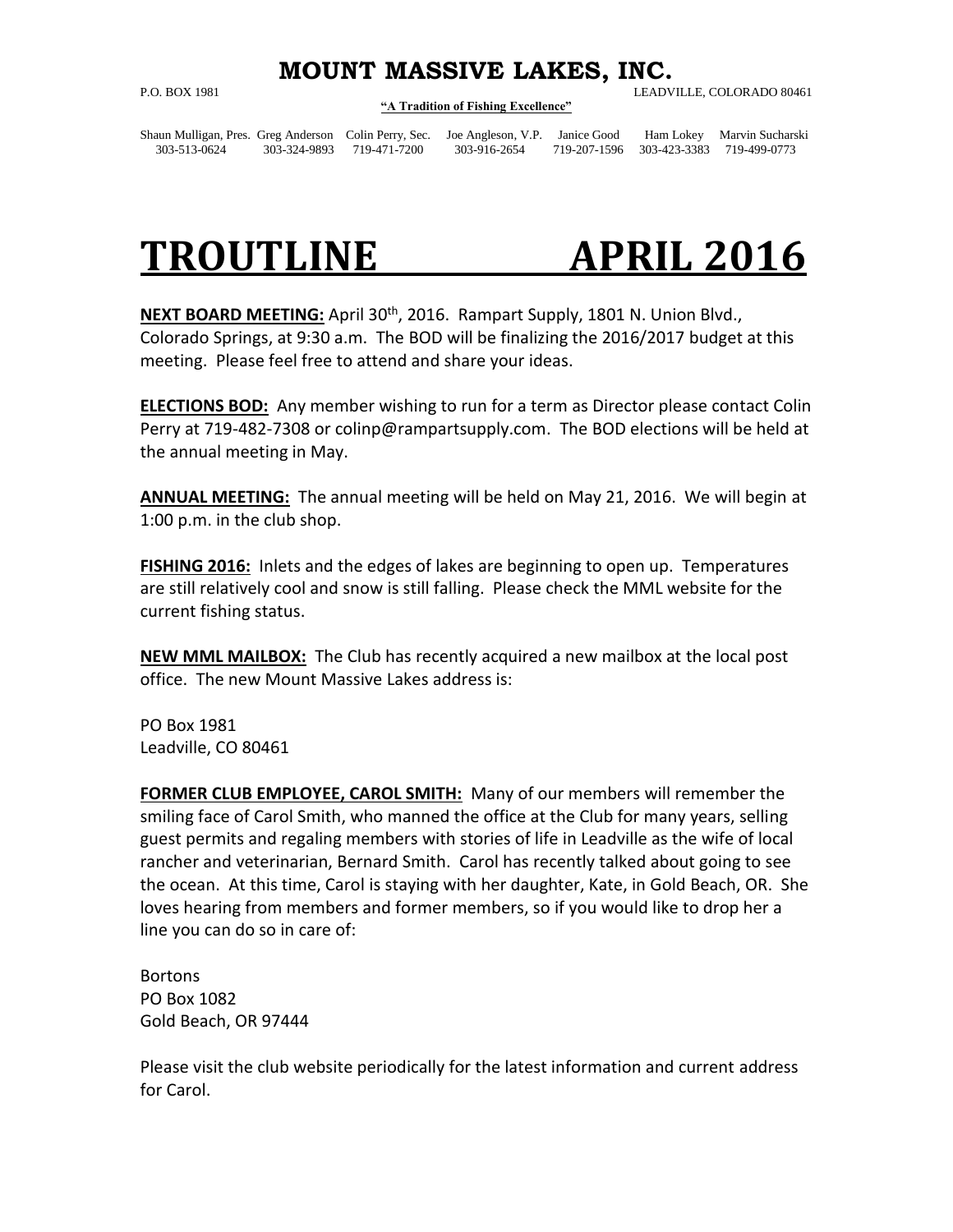**ROADS:** Club roads are managed in three tiers:

- 1. All weather roads for the year around management of the club.
- 2. Primary fishermen roads that allow our fishermen access to the lakes (ex: around Snowden or #6).
- 3. All other roads.

If you have a cabin or travel the tier 3 roads be advised that, except for general maintenance once a year, these roads will not be weatherized until all the other roads are weatherized.

If members, their guests or their contractors abuse or misuse any roads the responsible member can expect to receive a bill to repair that road.

When roads become full of water, please refrain from going around the hole/puddle. We don't want to ruin the vegetation or create a bigger hole. We repair these areas with road base or slag when the time is appropriate.

**2016 RAINBOW STOCKING:** We will be stocking our 2016 Triploid rainbows on May 2, June 6, 27, July 5, 25, and August 15. We expect to stock 16,325 catchables this year. We will restart the super catchable program in 2017. If you would like to help stock on any of these dates, please contact Brent at 719-293-5441.

**2016 TRIPLOID RAINBOWS:** We currently have 14,807 triploids and they are 16'' long. We also have 2,568 Cutbows that we will also add to this stocking class, these fish are 13.5" long. The Cutbows will be stocked last so we can utilize warm water during the summer months to help them attain a normal stocking size. These fish are currently in New Pond, Pasture Pond, Pond 2, and Hatchery Pond.

**2017 KAMLOOPS RAINBOWS:** We currently have 21,102 and they are 10''. These fish will be grown all next summer to become our catchables in 2017 and we will hold back 2,500 for our super catchable program in 2018. These fish will also be part of our 2016 INAD-SLICE program. This program controls gill lice, a problematic parasite that attacks our rainbow trout. For more information about this program, please see the attachment under the Managers Corner section of the club website. These fish are currently in Jones Pond and Pond 1. We will begin to move these fish as Pasture Pond and Rainbow Pond become available after we stock the 2016 catchables from those ponds. This will put the fish into warmer water and less crowded conditions, which will provide better growth and less disease. We have experienced bacterial cold water disease with these fish as well. We are currently feeding them medicated feed and they are responding well.

**2018 TRIPLOID RAINBOWS:** Our triploids are growing fast and they are already at 3". We currently have 38,204. We will grade these fish the first week of April and save the biggest 28,000-29,000. Grading will allow us to keep the bigger fish, keep uniform size, and gives us an accurate number of remaining fish. These fish are on spring and lake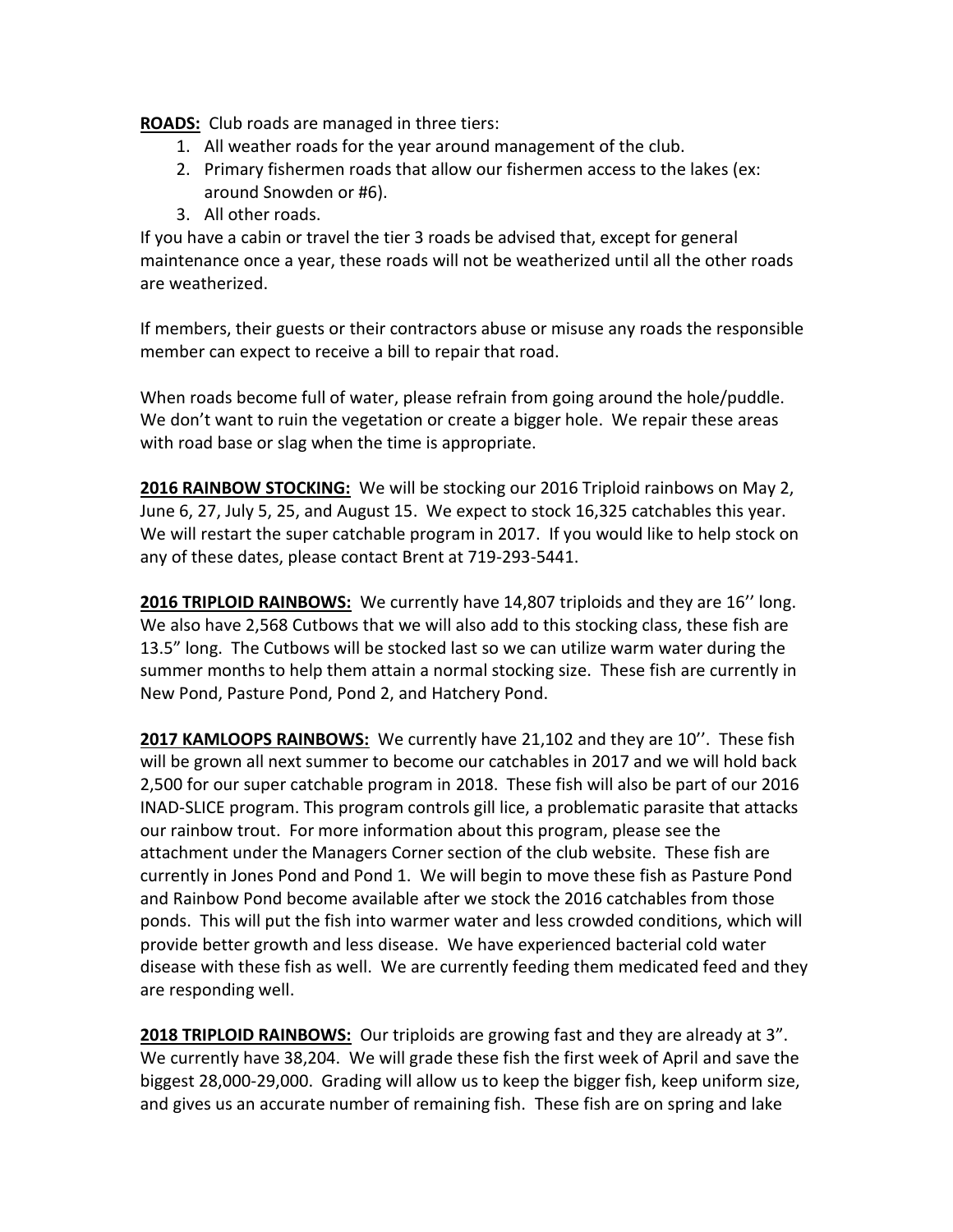water which is mixed to 43 degrees. This lower temperature allows us to slow fish growth so we can keep them on clean hatchery water as long as possible before they get moved outside into the raceways, which are lake water only. As these fish keep growing, we will continue to move them into more raceways, ponds and tanks to keep them thinned out and healthy. In August, we expect these fish to be 9"-10". We will grade them again and keep 21,000. These fish will then be placed into Jones Pond and Pond 1 for the winter.

**2016 BROWN TROUT:** We currently have 7,425 and they are 1.6''. Our 2016 brown trout are from MML brown trout eggs and are growing well. Although these brown trout grow slightly slower than the ones we received from CPW in 2013 and 2014, we expect these fish to reach 3'' by July. We will stock 2,545 into Lakes 6, 8, 9, 10, 12, 15, 18, and 20.

**2016 CUTTHROAT TROUT:** Our cutthroat trout are growing very well. We have 3,726 and they are 3.5''. Over the past three years we have been able to start a brood stock for these fish in Lakes 5 and 12. We expect those fish to spawn and take eggs from these fish this spring. We will stock 1,200 3" fingerlings into Lakes 2,3,8, and 12 at ice off. We will stock 150 cutthroats from our 2015 class into Lake 7 at the same time. These fish are 7" long. These two year classes of cutthroat stocked into Lake 7 will provide more cutthroat trout fishing opportunities and also create another broodstock.

**2016 TIGER TROUT:** We recently inventoried our tiger trout and we have 1,944 and are 1.7''. We plan to stock 800 into Lakes 2,15,21, and 26 when they reach 3'' around August  $1<sup>st</sup>$ . We had an excellent egg take this year, supplying us with extra fish to possibly use in other lakes.

**19" RULE:** Please remember, beginning in 2013 the MML rule to allow harvest of one (1) fish over 19" has been amended. Drought conditions in 2012 and 2013 resulted in the loss of the super catchable program which produced most of these of fish. The super catchable program will be resurrected. However, fish 19" or larger cannot be produced until 2017. **Therefore all fish 19'' or larger must be returned to the water immediately.** If you see anyone violating this rule, please get the badge number and notify staff at 719-293-5441 or 719-293-5423.

**CONGRATULATIONS:** Greg was unanimously selected by the Awards Committee of the CO-WY Chapter of the American Fisheries Society to receive its highest honor, the Award of Excellence! The Award this year takes on a bit more significance because the Chapter is celebrating its 50th anniversary and Greg is the award's first recipient from the private sector.

**WATER FLOWS:** Our water flows have been stable and we are still running water throughout the entire system. Our most recent snowstorm was mid March, which brought about 6"-8" of snow to the club. Although the front range received a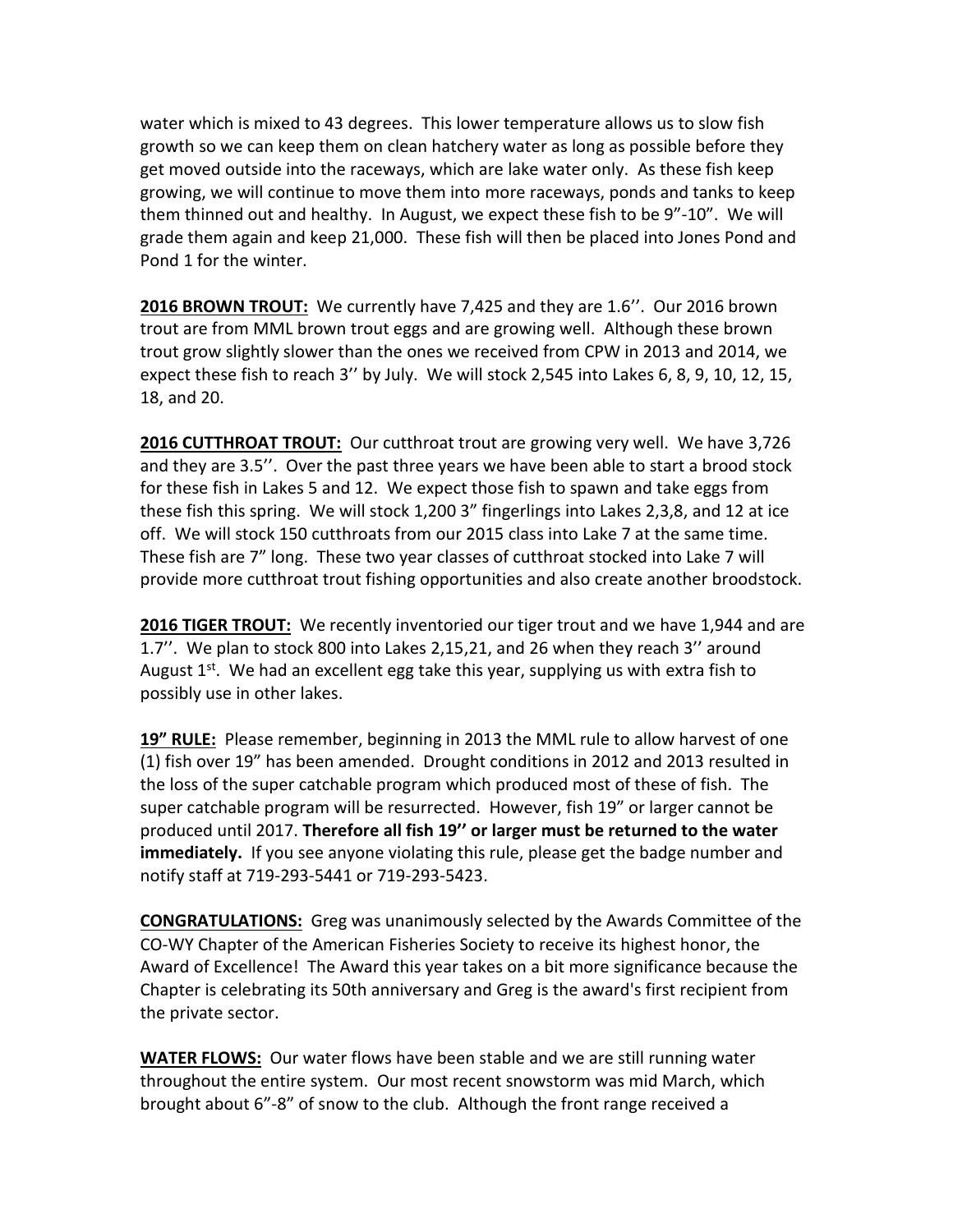considerable amount of snow in late March, the club did not get anything. According to Colorado SNOTEL, the Arkansas River Basin is at 85% snowpack. Although this number is hard to relate to the club, Weston Pass has a near normal amount of snow. In order to have a good water year, we rely on late winter/spring snow storms to add to the current snowpack, along with a cool spring to allow spring runoff at a steady rate.

FOR SALE LIST: Is no longer part of the "Troutline" but located on the MML website. Please contact Shaun Mulligan (303-513-0624) if you wish to list a membership or other items for sale.

**HEALING WATERS:** Is set for Friday June 3, 2016. If you wish to participate, please contact Jim Tims, 8842 Mary Hill Cove, Germantown, Tennessee, 38139.

**MML WEBSITE:** If you have not had a chance to check out the new website, please do so at mountmassivelakes.org, password Fishing1. The "for sale section is now up and running and also check for updates in the "Managers Corner" section for the latest news and recent activity from MML staff. The website will also provide information such as fishing status, club updates, BOD meeting dates/times/locations, annual meeting date/time, and previous club material such as Troutline. We would like to thank BOD member Gregg Anderson for all the great work he has done to make this new website successful and current.

**MML VEHICLE WINDOW STICKERS:** We have new MML stickers (old ones don't need to be replaced) for members to place on the window of their vehicles. Please stop by the office next time you're at the Club if you would like one.

**NATIONWIDE TROUT LOSSES:** The USDA reports total losses of all trout intended for sale were 28.3 million fish during 2015 nationwide. This is approximately 48% of the total trout reared. MML experiences about a 20% loss annually. The USDA reports that the major contributing factor for the 2015 nationwide losses is from disease.

**DUMPSTERS:** Please remember that our dumpsters are for household trash only. Construction materials, furniture, appliances, oil, paint, tires, auto parts, etc, are prohibited and must be hauled to the dump. The Lake County Landfill is located at 1500 CR 6, Leadville, CO 80461. The hours are 8am to 5pm, Friday – Tuesday. We will have two roll offs this spring which will again be placed by the dumpsters.

**BURNPILE:** The burn pile is to be no larger than 15' x 15' in size. It is for slash only. Please do not put construction materials or metal/steel objects in the pile. Last fall, we found steel pipes, barbed wire, and various sorts of hardware throughout the pile.

**NEED COPIES OF MT. MASSIVE LAKES BY-LAWS, RULES AND REGULATIONS, LAND USE APPLICATIONS AND RULES AND REGULATIONS OR MAPS OF THE CLUB?** They are available to the membership and can either be downloaded from the website or are